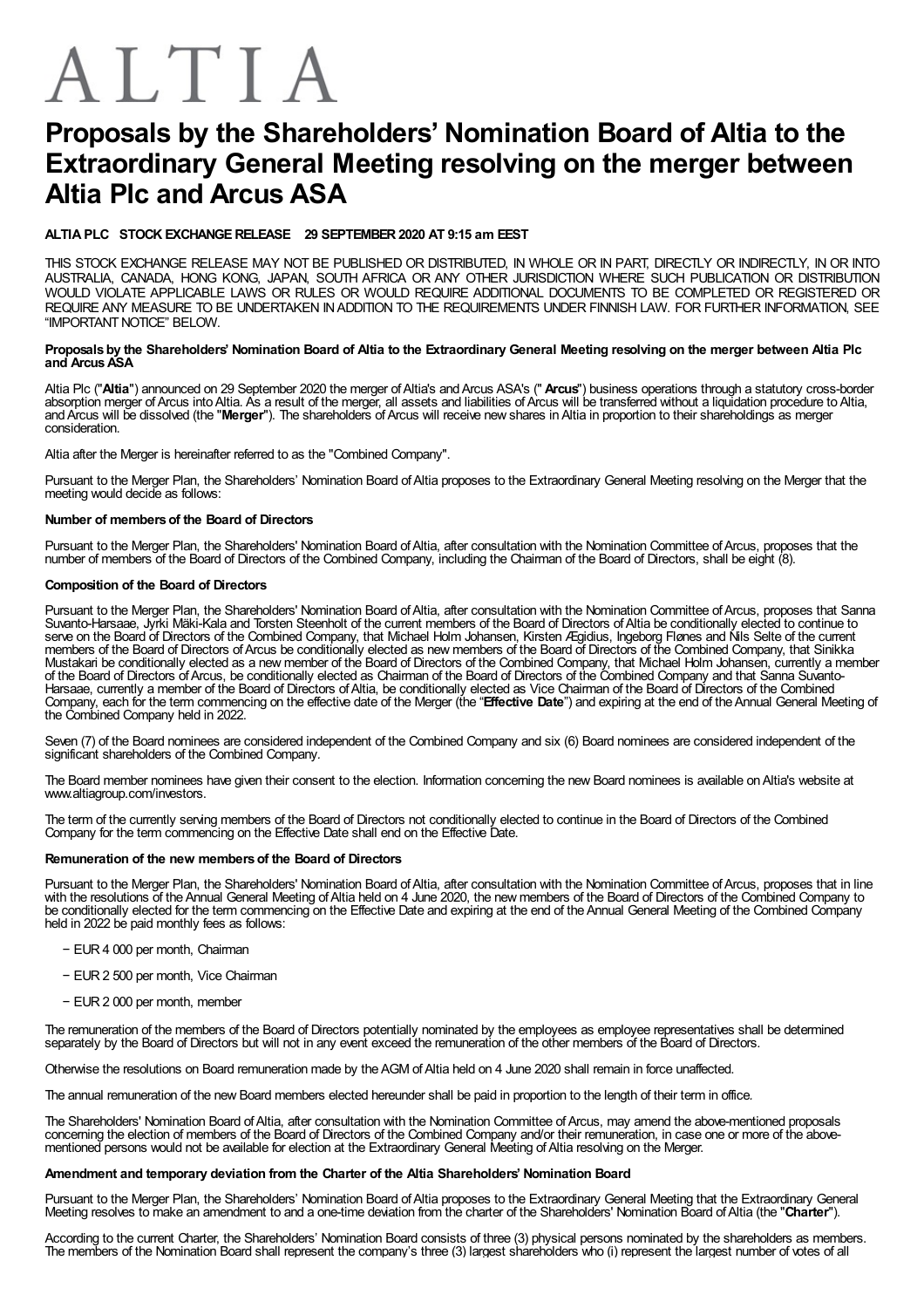The members of the Nomination Board shall represent the company's three (i) represent the largest number of all shares in the company on the first banking day of June each year (the "Value Day") as determined on the basis of the shareholder register of the company maintained by Euroclear Finland Ltd; and (ii) wish to nominate a member to the Nomination Board. The Chairman of the Board acts as an expert member in the Nomination Board.

As part of its approval of the Merger, the Shareholders' Nomination Board proposes to the Extraordinary General Meeting an amendment to the Charter whereby, in addition to the Chairman of the Board of Directors, also the Vice Chairman of the Board of Directors will act as expert member to the Shareholders' Nomination Board. For the avoidance of doubt, the Chairman and the Vice Chairman of the Board shall not be official members of the Nomination Board and do not have any voting right, but they have the right to attend the meetings of the Nomination Board and receive the relevant material for such meetings.

Further, the Shareholders' Nomination Board proposes to the Extraordinary General Meeting a temporary deviation from the Charter to the effect that, should the Effective Date be later than 1 June 2021, the members of the Shareholders' Nomination Board of the Combined Company will be determined based on the three (3) largest shareholders in the Combined Company on the tenth (10) business day following the Effective Date.

#### Composition of Altia's Shareholders' Nomination Board

As announced on 1 July 2020, the members of Altia's Shareholders' Nomination Board are:

- Pekka Hurtola, the Ownership Steering Department in the Prime Minister's Office, Chairman of the Shareholders' Nomination Board
- Hanna Kaskela, Varma Mutual Pension Insurance Company
- Annika Ekman, Ilmarinen Mutual Pension Insurance Company

In addition, the Chairman ofAltia's Board of Directors, Sanna Suvanto-Harsaae acts as an expert member in the Nomination Board.

ALTIA PLC

Further information:

Sanna Suvanto-Harsaae, Chairman of Altia's Board of Directors

Pekka Hurtola, Chairman of Altia's Shareholders' Nomination Board

Contacts:

Analysts and investors: Tua Stenius-Örnhjelm, Investor Relations, tel. +358 40 748 8864

Media: Petra Gräsbeck, Corporate Communications, tel. +358 40 767 0867

Distribution:

Nasdaq Helsinki Ltd

Principal media

www.altiagroup.com

#### Important notice

The distribution of this release may be restricted by law and persons into whose possession any document or other information referred to herein comes should inform themselves about and observe any such restrictions. The information contained herein is not for publication or distribution, in whole or in part, directly or indirectly, in or into Australia, Canada, Hong Kong, Japan, South Africa or any other jurisdiction where such publication or distribution would violate applicable laws or rules or would require additional documents to be completed or registered or require any measure to be undertaken in addition to the requirements under Finnish law. Any failure to comply with these restrictions may constitute a violation of the securities laws of any such jurisdiction. This release is not directed to, and is not intended for distribution to or use by, any person or entity that is a citizen or resident or located in any locality, state, country or other jurisdiction where such distribution, publication, availability or use would be contrary to law or regulation or which would require any registration or licensing within such jurisdiction.

Altia is a Finnish company andArcus is a Norwegian company. The transaction, including the information distributed in connection with the merger and the related shareholder votes, is subject to disclosure, timing and procedural requirements of a non-U.S. country, which are different from those of the United States. The financial information included or referred to in this release has been prepared in accordance with IFRS, which may not be comparable to the accounting standards, financial statements or financial information of U.S. companies or applicable in the United States.

It may be difficult for U.S. shareholders of Arcus to enforce their rights and any claim they may have arising under U.S. federal or state securities laws, since Altia and Arcus are not located in the United States, and all or some of their officers and directors are residents of non-U.S. jurisdictions. It may be difficult to compel a foreign company and its affiliates to subject themselves to a U.S. court's judgment. U.S. shareholders of Arcus may not be able to sue Altia or Arcus or their respective officers and directors in a non-U.S. court for violations of U.S. laws, including federal securities laws, or at the least it may prove to be difficult to evidence such claims. Further, it may be difficult to compel Altia or Arcus and their affiliates to subject themselves to the jurisdiction of a U.S. court. In addition, there is substantial doubt as to the enforceability in a foreign country in original actions, or in actions for the enforcement of judgments of U.S. courts, based on the civil liability provisions of the U.S. federal securities laws.

This release does not constitute a notice to an EGM or a merger prospectus and as such, does not constitute or form part of and should not be construed as, an offer to sell, or the solicitation or invitation of any offer to buy, acquire or subscribe for, any securities or an inducement to enter into investment activity. Any decision with respect to the proposed merger of Arcus into Altia should be made solely on the basis of information to be contained in the actual notices to the EGM of Arcus and Altia, as applicable, and the merger prospectus related to the merger as well as on an independent analysis of the information contained therein. You should consult the merger prospectus for more complete information about Altia, Arcus, their respective subsidiaries, their respective securities and the merger. No part of this release, nor the fact of its distribution, should form the basis of, or be relied on in connection with, any contract or commitment or investment decision whatsoever. The information contained in this release has not been independently verified. No representation, warranty or undertaking, expressed or implied, is made as to, and no reliance should be placed on, the fairness, accuracy, completeness or correctness of the information or the opinions contained herein. Neither Altia nor Arcus, nor any of their respective affiliates, advisors or representatives or any other person, shall have any liability whatsoever (in negligence or otherwise) for any loss however arising from any use of this release or its contents or otherwise arising in connection with this release. Each person must rely on their own examination and analysis ofAltia, Arcus, their respective securities and the merger, including the merits and risks involved. The transaction may have tax consequences for Arcus shareholders, who should seek their own tax advice.

The securities referred to in this release have not been, and will not be, registered under the United States Securities Act of 1933, as amended (the "U.S. Securities Act"), or the securities laws of any state of the United States (as such term is defined in Regulation S under the U.S. Securities Act) and may not be offered, sold or delivered, directly or indirectly, in or into the United States absent registration, except pursuant to an exemption from, or in a transaction not subject to, the registration requirements of the U.S. Securities Act and in compliance with any applicable state and other securities laws of the United States. This release does not constitute an offer to sell or solicitation of an offer to buy any of the shares in the United States. Any offer or sale of newAltia shares made in the United States in connection with the merger may be made pursuant to the exemption from the registration requirements of the U.S. Securities Act provided by Rule 802 thereunder.

The new shares inAltia have not been and will not be listed on a U.S. securities exchange or quoted on any inter-dealer quotation system in the United States. Neither Altia nor Arcus intends to take any action to facilitate a market in the new shares inAltia in the United States.